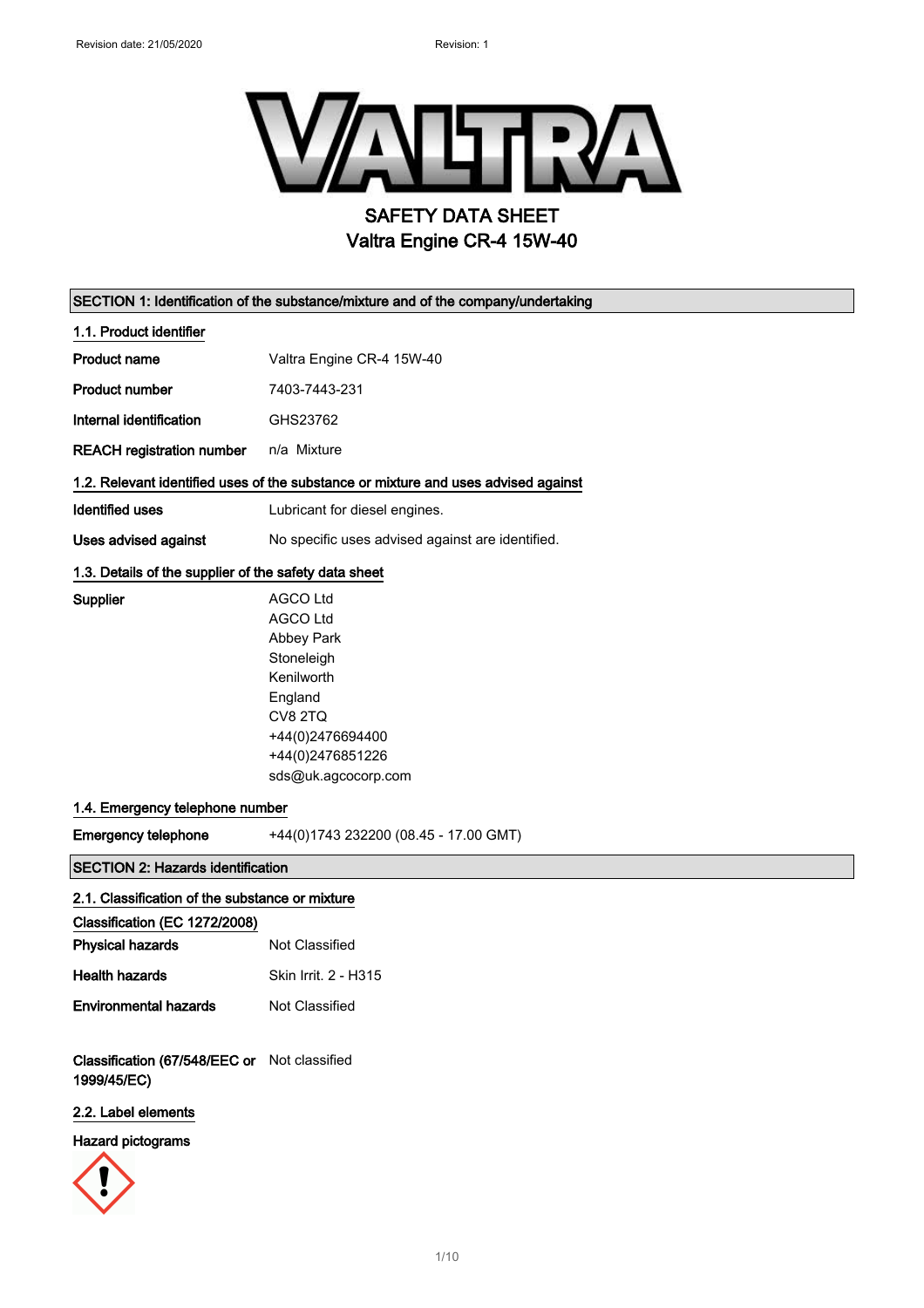| Signal word                       | Warning                                                                             |
|-----------------------------------|-------------------------------------------------------------------------------------|
| <b>Hazard statements</b>          | H315 Causes skin irritation.                                                        |
| <b>Precautionary statements</b>   | P501a Dispose of contents/container to hazardous or special waste collection point. |
| Supplemental label<br>information | EUH210 Safety data sheet available on request.                                      |

### 2.3. Other hazards

 $\blacksquare$ 

This product does not contain any substances classified as PBT or vPvB.

| <b>SECTION 3: Composition/information on ingredients</b>                                    |                      |                       |                                                      |          |
|---------------------------------------------------------------------------------------------|----------------------|-----------------------|------------------------------------------------------|----------|
| 3.2. Mixtures                                                                               |                      |                       |                                                      |          |
| Distillates, hydrotreated heavy paraffinic                                                  |                      |                       |                                                      | 60-100%  |
| CAS number: 64742-54-7                                                                      | EC number: 265-157-1 |                       | REACH registration number: 01-<br>2119484627-25-0014 |          |
| Classification                                                                              |                      |                       | Classification (67/548/EEC or 1999/45/EC)            |          |
| Not Classified                                                                              |                      |                       |                                                      |          |
| Lubricating Oils (Petroleum), C20-50, hydrotreated neutral<br>oil-based                     |                      |                       |                                                      | $1 - 5%$ |
| CAS number: 72623-87-1                                                                      | EC number: 276-738-4 |                       | REACH registration number: 01-<br>2119474889-13-0000 |          |
| Classification<br>Asp. Tox. 1 - H304                                                        |                      |                       | Classification (67/548/EEC or 1999/45/EC)            |          |
| Reaction mass of isomers of: C7-9-alkyl 3-(3,5-di-tert-butyl-4-<br>hydroxyphenyl)propionate |                      |                       |                                                      | $1 - 5%$ |
| CAS number: 125643-61-0                                                                     | EC number: 406-040-9 |                       | REACH registration number: 01-<br>0000015551-76-XXXX |          |
| Classification                                                                              |                      |                       | Classification (67/548/EEC or 1999/45/EC)            |          |
| Aquatic Chronic 4 - H413                                                                    |                      | R53.                  |                                                      |          |
| Zinc bis[O-(6-methylheptyl)]bis[O-(sec-<br>butyl)]bis(dithiophosphate)                      |                      |                       |                                                      | 1%       |
| CAS number: 93819-94-4                                                                      | EC number: 298-577-9 |                       | REACH registration number: 01-<br>2119543726-33-XXXX |          |
| Classification<br>Skin Irrit. 2 - H315<br>Eye Dam. 1 - H318<br>Aquatic Chronic 2 - H411     |                      | Xi;R38,R41. N;R51/53. | Classification (67/548/EEC or 1999/45/EC)            |          |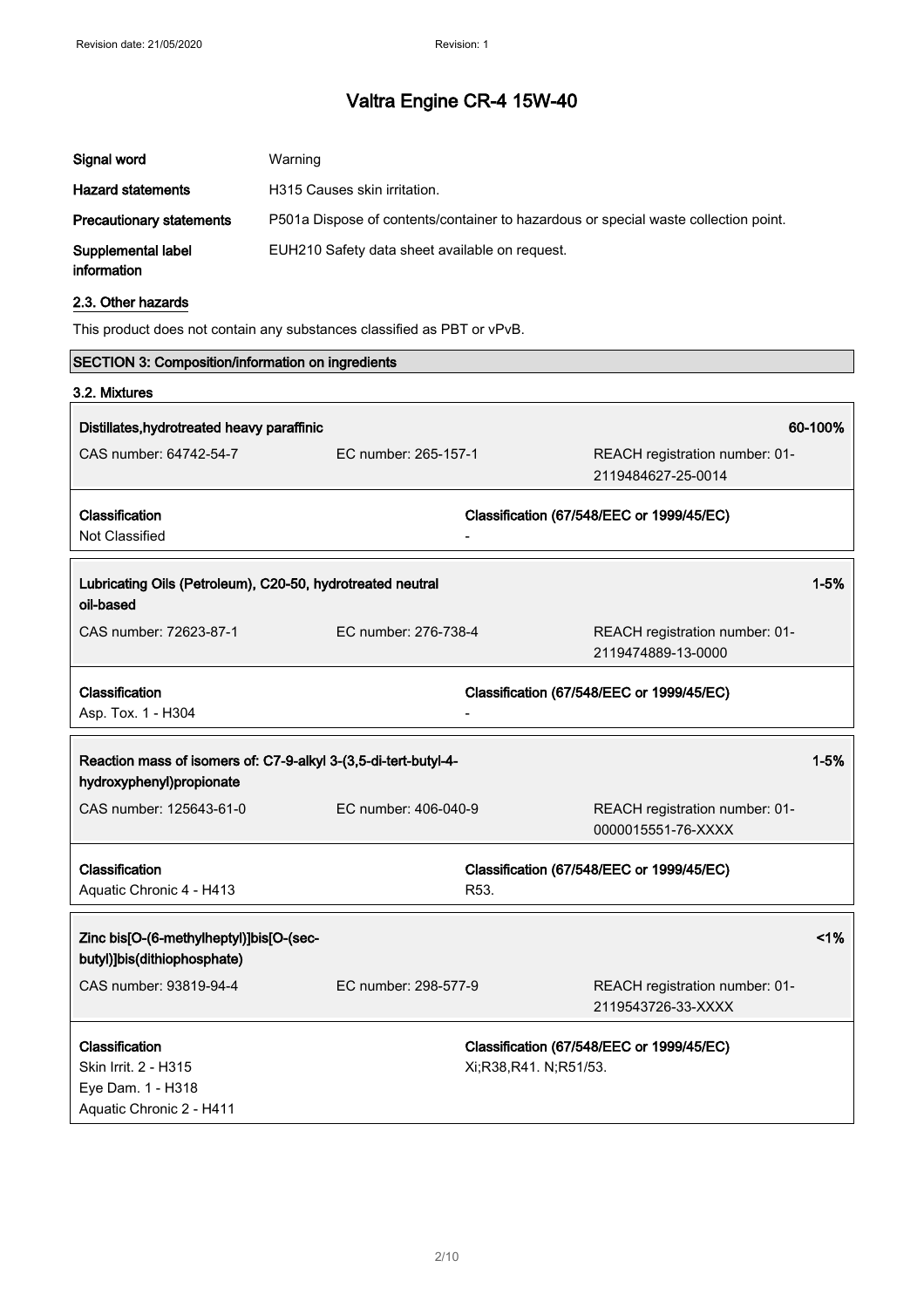| <b>Mineral Oil</b>                                                                        |                                                                                    |                     | 1%                                                                                                                                                                                       |  |
|-------------------------------------------------------------------------------------------|------------------------------------------------------------------------------------|---------------------|------------------------------------------------------------------------------------------------------------------------------------------------------------------------------------------|--|
| $CAS$ number: $-$                                                                         |                                                                                    |                     |                                                                                                                                                                                          |  |
| Classification<br>Not Classified                                                          |                                                                                    |                     | Classification (67/548/EEC or 1999/45/EC)                                                                                                                                                |  |
| complex                                                                                   | Molybdenum polysulphide long chain alkyl dithiocarbamate                           |                     | 1%                                                                                                                                                                                       |  |
| CAS number: -                                                                             | EC number: 457-320-2                                                               |                     | REACH registration number: 01-<br>0000019337-66-XXXX                                                                                                                                     |  |
| Classification<br>Skin Irrit. 2 - H315<br>Skin Sens. 1 - H317<br>Aquatic Chronic 3 - H412 |                                                                                    | Xi;R38. R43,R52/53. | Classification (67/548/EEC or 1999/45/EC)                                                                                                                                                |  |
|                                                                                           | The Full Text for all R-Phrases and Hazard Statements are Displayed in Section 16. |                     |                                                                                                                                                                                          |  |
| <b>SECTION 4: First aid measures</b>                                                      |                                                                                    |                     |                                                                                                                                                                                          |  |
| 4.1. Description of first aid measures                                                    |                                                                                    |                     |                                                                                                                                                                                          |  |
| <b>General information</b>                                                                | Get medical attention if any discomfort continues.                                 |                     |                                                                                                                                                                                          |  |
| Inhalation                                                                                | discomfort continues.                                                              |                     | If spray/mist has been inhaled, proceed as follows. Move affected person to fresh air and<br>keep warm and at rest in a position comfortable for breathing. Get medical attention if any |  |
| Ingestion                                                                                 | Get medical attention if any discomfort continues. Do not induce vomiting.         |                     |                                                                                                                                                                                          |  |
| <b>Skin contact</b>                                                                       | Remove contaminated clothing immediately and wash skin with soap and water.        |                     |                                                                                                                                                                                          |  |
|                                                                                           | 4.2. Most important symptoms and effects, both acute and delayed                   |                     |                                                                                                                                                                                          |  |
| Inhalation                                                                                | Upper respiratory irritation.                                                      |                     |                                                                                                                                                                                          |  |
| Ingestion                                                                                 | ingestion, may result in chemical pneumonia.                                       |                     | The product contains mineral oil, which if aspirated into the lungs through vomitting after                                                                                              |  |
| Skin contact                                                                              | Causes skin irritation.                                                            |                     |                                                                                                                                                                                          |  |
| Eye contact                                                                               | Irritation of eyes and mucous membranes.                                           |                     |                                                                                                                                                                                          |  |
|                                                                                           | 4.3. Indication of any immediate medical attention and special treatment needed    |                     |                                                                                                                                                                                          |  |
| Notes for the doctor                                                                      | Treat symptomatically.                                                             |                     |                                                                                                                                                                                          |  |
| <b>SECTION 5: Firefighting measures</b>                                                   |                                                                                    |                     |                                                                                                                                                                                          |  |
| 5.1. Extinguishing media                                                                  |                                                                                    |                     |                                                                                                                                                                                          |  |
| Suitable extinguishing media                                                              | Extinguish with foam, carbon dioxide, dry powder or water fog.                     |                     |                                                                                                                                                                                          |  |
| Unsuitable extinguishing<br>media                                                         | Do not use water jet as an extinguisher, as this will spread the fire.             |                     |                                                                                                                                                                                          |  |
| 5.2. Special hazards arising from the substance or mixture                                |                                                                                    |                     |                                                                                                                                                                                          |  |
| Specific hazards                                                                          | Heat from fire could result in drums bursting                                      |                     |                                                                                                                                                                                          |  |

| Hazardous combustion | Protection against nuisance dust must be used when the airborne concentration exceeds 10 |
|----------------------|------------------------------------------------------------------------------------------|
| products             | mg/m3. Oxides of carbon. Oxides of nitrogen.                                             |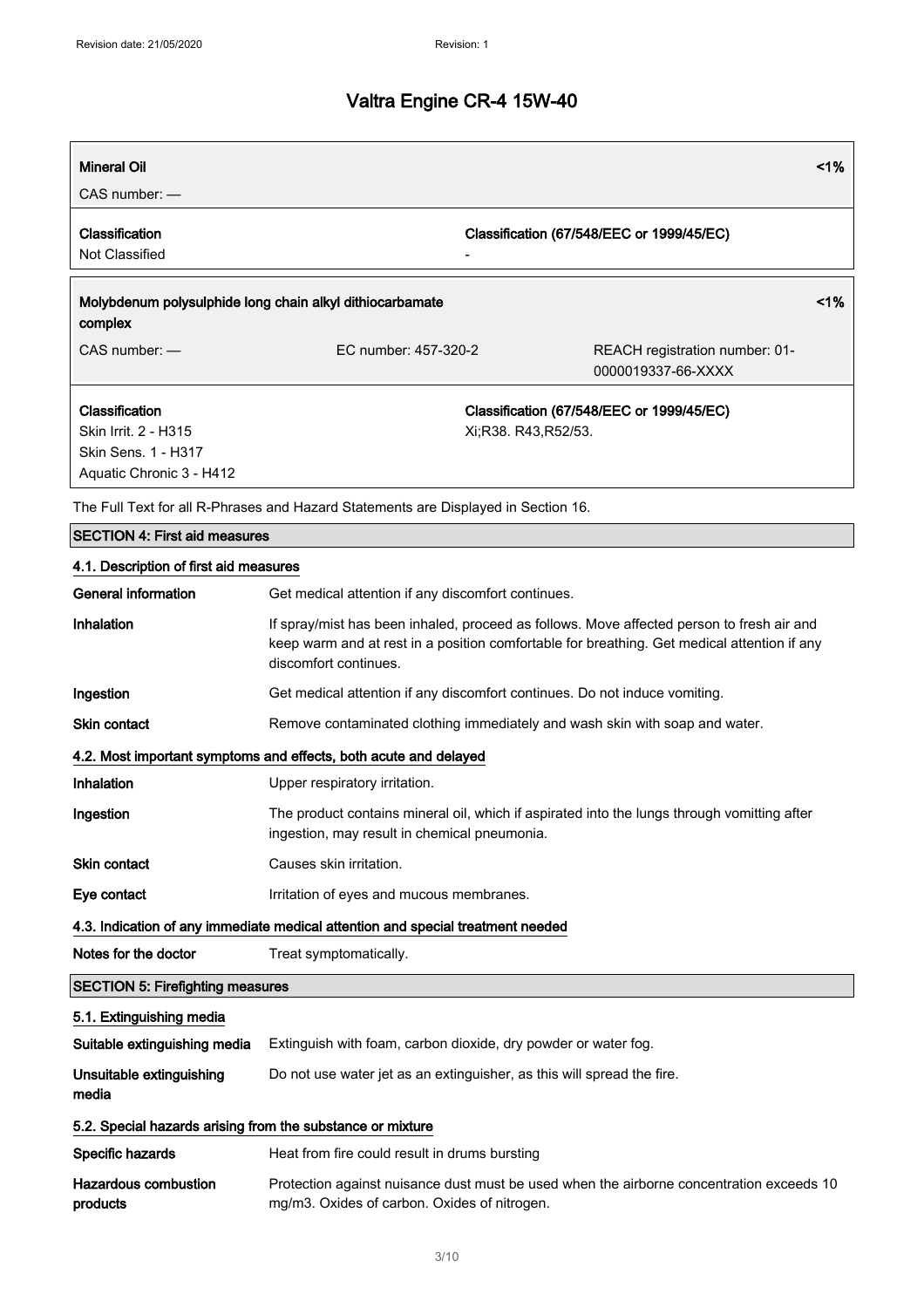| 5.3. Advice for firefighters                                                                                                          |                                                                                                                                                                                                                                                                                                                                                                               |  |
|---------------------------------------------------------------------------------------------------------------------------------------|-------------------------------------------------------------------------------------------------------------------------------------------------------------------------------------------------------------------------------------------------------------------------------------------------------------------------------------------------------------------------------|--|
| Protective actions during<br>firefighting                                                                                             | Control run-off water by containing and keeping it out of sewers and watercourses.                                                                                                                                                                                                                                                                                            |  |
| Special protective equipment<br>for firefighters                                                                                      | Wear self-contained breathing apparatus.                                                                                                                                                                                                                                                                                                                                      |  |
| <b>SECTION 6: Accidental release measures</b>                                                                                         |                                                                                                                                                                                                                                                                                                                                                                               |  |
|                                                                                                                                       | 6.1. Personal precautions, protective equipment and emergency procedures                                                                                                                                                                                                                                                                                                      |  |
| <b>Personal precautions</b>                                                                                                           | For personal protection, see Section 8. Take care as floors and other surfaces may become<br>slippery. Keep unnecessary and unprotected personnel away from the spillage.                                                                                                                                                                                                     |  |
| 6.2. Environmental precautions                                                                                                        |                                                                                                                                                                                                                                                                                                                                                                               |  |
| <b>Environmental precautions</b>                                                                                                      | The product is insoluble in water and will spread on the water surface. Avoid the spillage or<br>runoff entering drains, sewers or watercourses. Contain spillage with sand, earth or other<br>suitable non-combustible material.                                                                                                                                             |  |
| 6.3. Methods and material for containment and cleaning up                                                                             |                                                                                                                                                                                                                                                                                                                                                                               |  |
| Methods for cleaning up                                                                                                               | In case of spillage on water prevent the spread by use of suitable barrier equipment Contain<br>and absorb spillage with sand, earth or other non-combustible material. Collect and place in<br>suitable waste disposal containers and seal securely. Residues and empty containers should<br>be taken care of as hazardous waste according to local and national provisions. |  |
| 6.4. Reference to other sections                                                                                                      |                                                                                                                                                                                                                                                                                                                                                                               |  |
| Reference to other sections                                                                                                           | For personal protection, see Section 8. See Section 11 for additional information on health<br>hazards. For waste disposal, see Section 13.                                                                                                                                                                                                                                   |  |
| <b>SECTION 7: Handling and storage</b>                                                                                                |                                                                                                                                                                                                                                                                                                                                                                               |  |
| 7.1. Precautions for safe handling                                                                                                    |                                                                                                                                                                                                                                                                                                                                                                               |  |
|                                                                                                                                       | 7.2. Conditions for safe storage, including any incompatibilities                                                                                                                                                                                                                                                                                                             |  |
| <b>Storage precautions</b>                                                                                                            | Store in tightly-closed, original container in a dry, cool and well-ventilated place.                                                                                                                                                                                                                                                                                         |  |
| Storage class                                                                                                                         | Miscellaneous hazardous material storage.                                                                                                                                                                                                                                                                                                                                     |  |
| 7.3. Specific end use(s)                                                                                                              |                                                                                                                                                                                                                                                                                                                                                                               |  |
| Specific end use(s)                                                                                                                   | The identified uses for this product are detailed in Section 1.2.                                                                                                                                                                                                                                                                                                             |  |
| <b>SECTION 8: Exposure controls/Personal protection</b>                                                                               |                                                                                                                                                                                                                                                                                                                                                                               |  |
| 8.1. Control parameters                                                                                                               |                                                                                                                                                                                                                                                                                                                                                                               |  |
| Occupational exposure limits                                                                                                          |                                                                                                                                                                                                                                                                                                                                                                               |  |
| Distillates, hydrotreated heavy paraffinic                                                                                            |                                                                                                                                                                                                                                                                                                                                                                               |  |
| Long-term exposure limit (8-hour TWA): ACGIH 5 mg/m <sup>3</sup><br>Short-term exposure limit (15-minute): ACGIH 10 mg/m <sup>3</sup> |                                                                                                                                                                                                                                                                                                                                                                               |  |
|                                                                                                                                       | Zinc bis[O-(6-methylheptyl)]bis[O-(sec-butyl)]bis(dithiophosphate)                                                                                                                                                                                                                                                                                                            |  |
| Short-term exposure limit (15-minute): 10 mg/m <sup>3</sup> mist                                                                      |                                                                                                                                                                                                                                                                                                                                                                               |  |
| <b>Mineral Oil</b>                                                                                                                    |                                                                                                                                                                                                                                                                                                                                                                               |  |
| Long-term exposure limit (8-hour TWA): OES 5 mg/m3(c)                                                                                 |                                                                                                                                                                                                                                                                                                                                                                               |  |
|                                                                                                                                       | Molybdenum polysulphide long chain alloy dithiocarbamate complex                                                                                                                                                                                                                                                                                                              |  |

Molybdenum polysulphide long chain alkyl dithiocarbamate complex

TWA 10mg/m3 (source: Supplier)

ACGIH = American Conference of Governmental Industrial Hygienists.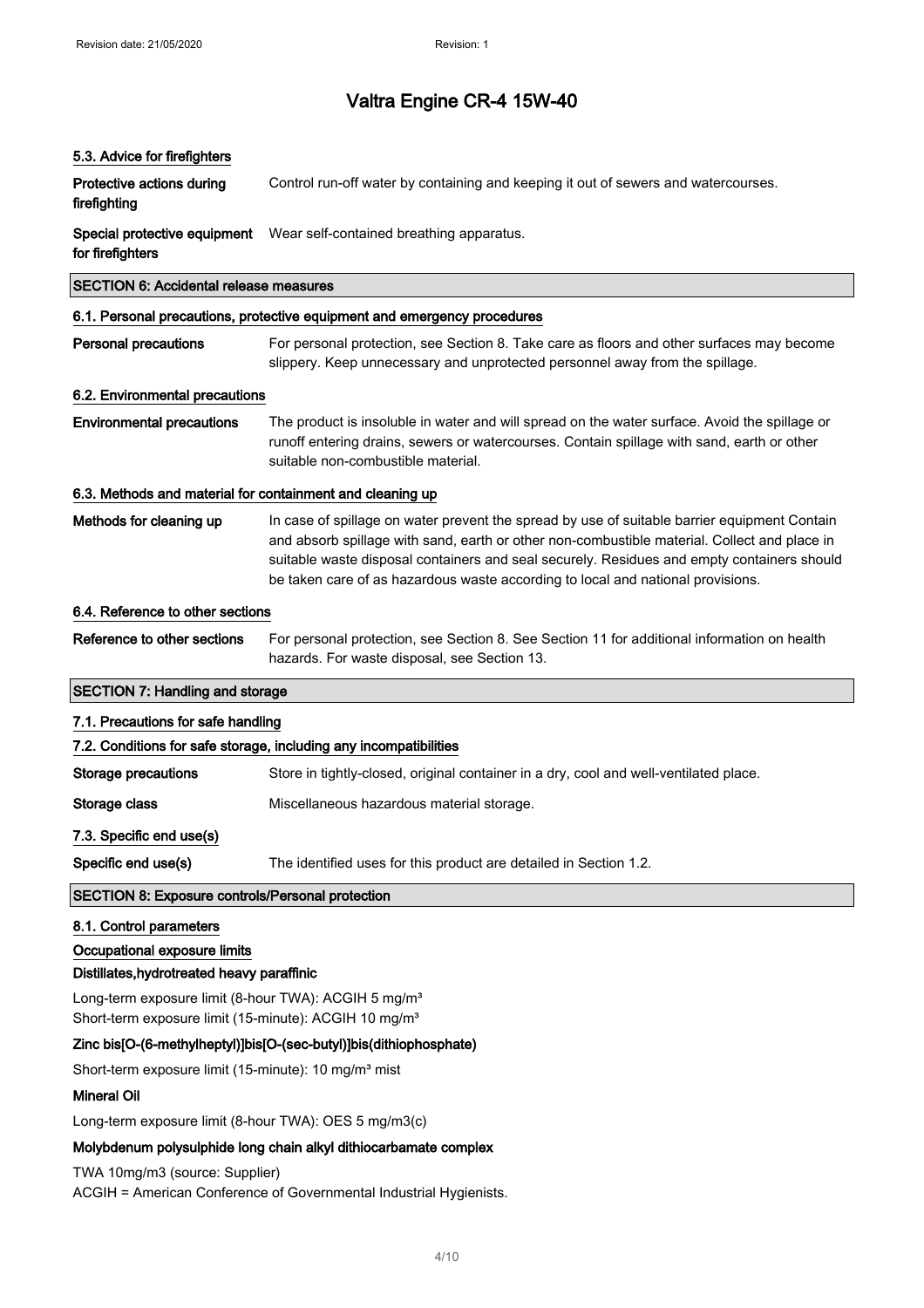### Reaction mass of isomers of: C7-9-alkyl 3-(3,5-di-tert-butyl-4-hydroxyphenyl)propionate (CAS: 125643-61-0)

| <b>DNEL</b> | Industry - Dermal; Short term systemic effects: 20 mg/kg<br>Industry - Dermal; Short term local effects: 1 mg/cm <sup>2</sup><br>Industry - Dermal; Long term systemic effects: 0.22 mg/kg<br>Industry - Dermal; Long term local effects: 0.006 mg/cm <sup>2</sup>                                                                          |
|-------------|---------------------------------------------------------------------------------------------------------------------------------------------------------------------------------------------------------------------------------------------------------------------------------------------------------------------------------------------|
| <b>PNEC</b> | - Fresh water; 0.0043 mg/l<br>- marine water; 0.00043 mg/l<br>- Sediment (Freshwater); 233 mg/kg<br>- Sediment (Marinewater); 23.3 mg/kg<br>- Soil; 189 mg/kg                                                                                                                                                                               |
|             | Bis(nonylphenyl)amine (CAS: 36878-20-3)                                                                                                                                                                                                                                                                                                     |
| <b>DNEL</b> | Industry - Dermal; Long term systemic effects: 0.62 mg/kg<br>Industry - Inhalation; Long term systemic effects: 4.37 mg/m <sup>3</sup><br>Consumer - Dermal; Long term systemic effects: 0.31 mg/kg<br>Consumer - Inhalation; Long term systemic effects: 1.09 mg/m <sup>3</sup><br>Consumer - Oral; Long term systemic effects: 0.31 mg/kg |
| <b>PNEC</b> | - marine water; 0.01 mg/l<br>- Sediment (Freshwater); 132000 mg/kg<br>- Sediment (Marinewater); 13200 mg/kg<br>- Soil; 263000 mg/kg<br>- Fresh water; 0.1 mg/l                                                                                                                                                                              |

### 8.2. Exposure controls

| Protective equipment |  |
|----------------------|--|
|----------------------|--|

**START OF BUILDING** 

 $m<sub>2</sub>$ 

| Appropriate engineering<br>controls | Provide adequate general and local exhaust ventilation. Observe any occupational exposure<br>limits for the product or ingredients.                                                                       |
|-------------------------------------|-----------------------------------------------------------------------------------------------------------------------------------------------------------------------------------------------------------|
| Eye/face protection                 | Eyewear complying with an approved standard should be worn if a risk assessment indicates<br>eye contact is possible. The following protection should be worn: Chemical splash goggles or<br>face shield. |
| Hand protection                     | The most suitable glove should be chosen in consultation with the glove<br>supplier/manufacturer, who can provide information about the breakthrough time of the glove<br>material.                       |
| Hygiene measures                    | Use engineering controls to reduce air contamination to permissible exposure level. Wash<br>promptly with soap and water if skin becomes contaminated.                                                    |
| Respiratory protection              | No specific recommendations. Respiratory protection must be used if the airborne<br>contamination exceeds the recommended occupational exposure limit.                                                    |
| <b>Thermal hazards</b>              | Not anticipated under normal conditions of use. The product is combustible if heated<br>excessively and an ignition source is applied.                                                                    |

## SECTION 9: Physical and chemical properties

## 9.1. Information on basic physical and chemical properties

| Appearance | Liguid. |
|------------|---------|
| Colour     | Amber.  |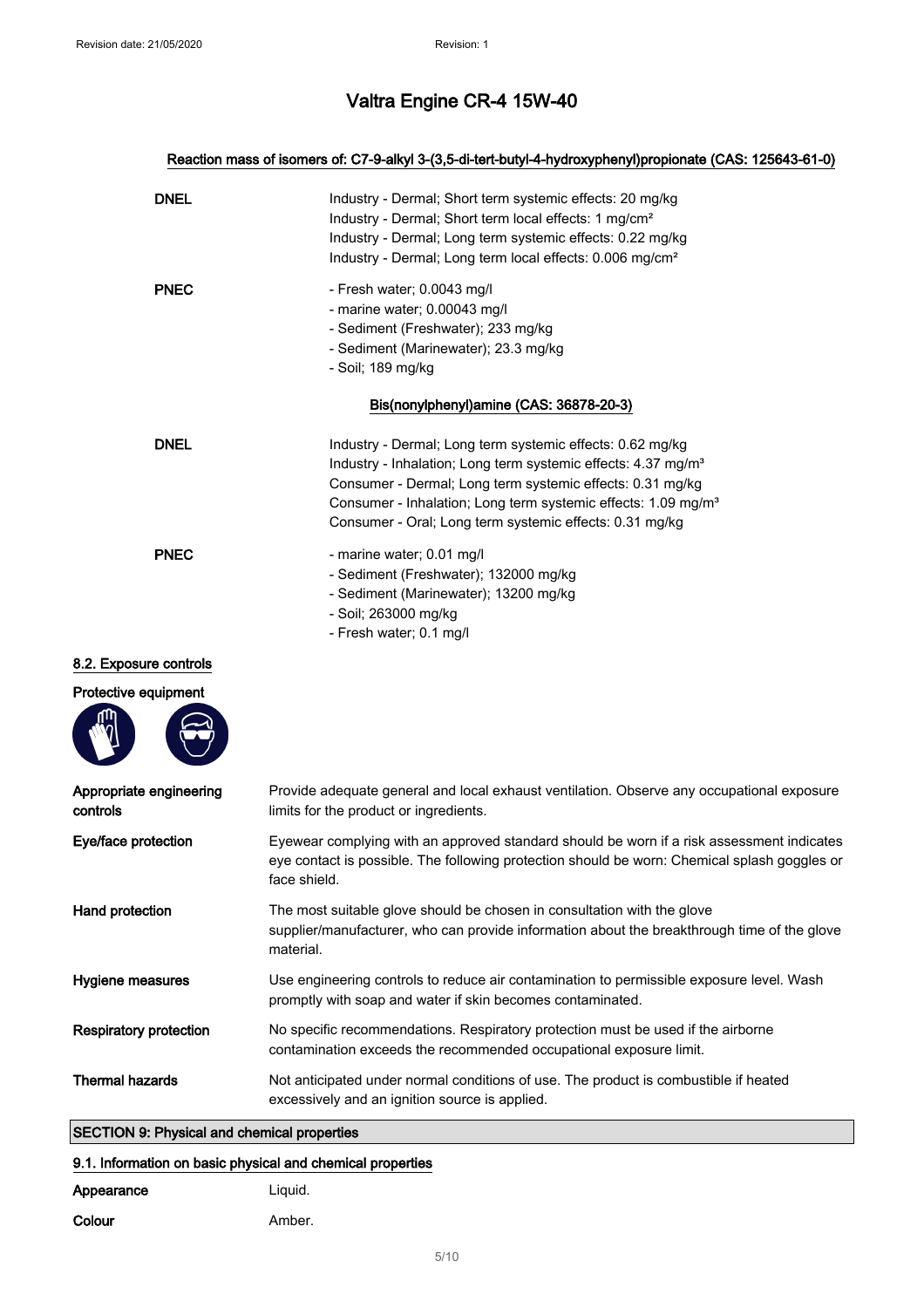| Odour                                              | Oil-like.                                                                                                                                                                  |
|----------------------------------------------------|----------------------------------------------------------------------------------------------------------------------------------------------------------------------------|
| <b>Odour threshold</b>                             | Not known.                                                                                                                                                                 |
| <b>Melting point</b>                               | -33°C Pour point                                                                                                                                                           |
| Initial boiling point and range                    | >320°C @ 101.3 kPa                                                                                                                                                         |
| Flash point                                        | 210°C Pensky-Martens closed cup.                                                                                                                                           |
| <b>Evaporation rate</b>                            | Not relevant.                                                                                                                                                              |
| Upper/lower flammability or<br>explosive limits    | Not known.                                                                                                                                                                 |
| Other flammability                                 | Product is not flammable but on excessive heating may become combustible.                                                                                                  |
| <b>Relative density</b>                            | $0.87 \ @ 15.6^{\circ}$ C                                                                                                                                                  |
| Solubility(ies)                                    | Insoluble in water. Soluble in the following materials: Organic solvents.                                                                                                  |
| <b>Partition coefficient</b>                       | Not determined. log Kow:>7 Typical of mineral oil.                                                                                                                         |
| Auto-ignition temperature                          | No specific test data are available.                                                                                                                                       |
| <b>Decomposition Temperature</b>                   | Not determined.                                                                                                                                                            |
| <b>Viscosity</b>                                   | 107.4 cSt @ 40°C 14.85 cSt @ 100°C                                                                                                                                         |
| <b>Explosive properties</b>                        | Not considered to be explosive.                                                                                                                                            |
| <b>Explosive under the influence</b><br>of a flame | Not considered to be explosive.                                                                                                                                            |
| <b>Oxidising properties</b>                        | The mixture itself has not been tested but none of the ingredient substances meet the criteria<br>for classification as oxidising.                                         |
| 9.2. Other information                             |                                                                                                                                                                            |
| Volatile organic compound                          | The product is a complex mixture, the majority of which would not be classed as a VOC.<br>However it cannot be discounted that trace or low levels of VOCs may be present. |
| <b>SECTION 10: Stability and reactivity</b>        |                                                                                                                                                                            |
| 10.1. Reactivity                                   |                                                                                                                                                                            |
| Reactivity                                         | There are no known reactivity hazards associated with this product.                                                                                                        |
| 10.2. Chemical stability                           |                                                                                                                                                                            |
| <b>Stability</b>                                   | Stable at normal ambient temperatures and when used as recommended.                                                                                                        |
| 10.3. Possibility of hazardous reactions           |                                                                                                                                                                            |
| Possibility of hazardous<br>reactions              | Under normal conditions of storage and use, no hazardous reactions will occur.                                                                                             |
| 10.4. Conditions to avoid                          |                                                                                                                                                                            |
| Conditions to avoid                                | Avoid heat, flames and other sources of ignition.                                                                                                                          |
| 10.5. Incompatible materials                       |                                                                                                                                                                            |
| Materials to avoid                                 | Strong oxidising agents.                                                                                                                                                   |
| 10.6. Hazardous decomposition products             |                                                                                                                                                                            |
| Hazardous decomposition<br>products                | Oxides of carbon. Oxides of nitrogen.                                                                                                                                      |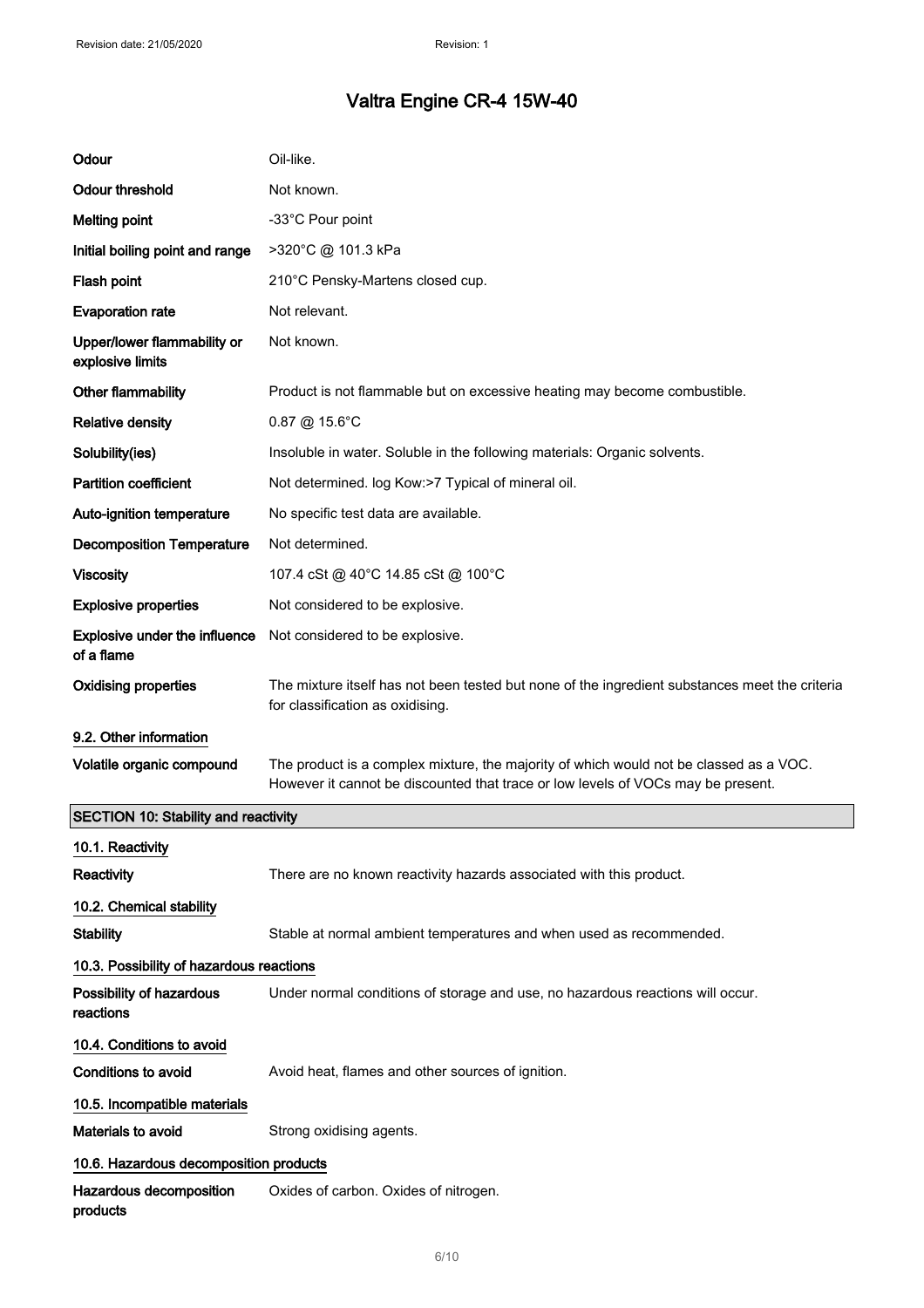# SECTION 11: Toxicological information

| 11.1. Information on toxicological effects         |                                                                                                                                                                 |  |
|----------------------------------------------------|-----------------------------------------------------------------------------------------------------------------------------------------------------------------|--|
| Acute toxicity - oral                              |                                                                                                                                                                 |  |
| Notes (oral LD <sub>50</sub> )                     | Based on available data the classification criteria are not met.                                                                                                |  |
| Acute toxicity - dermal                            |                                                                                                                                                                 |  |
| Notes (dermal LD <sub>50</sub> )                   | Based on available data the classification criteria are not met.                                                                                                |  |
| Acute toxicity - inhalation                        |                                                                                                                                                                 |  |
| Notes (inhalation LC <sub>50</sub> )               | The product is unlikely to present any significant inhalation hazard at ambient temperatures<br>and under normal conditions of use.                             |  |
| Serious eye damage/irritation                      |                                                                                                                                                                 |  |
| Serious eye damage/irritation                      | May cause mild, short lasting discomfort to eyes.                                                                                                               |  |
| <b>Respiratory sensitisation</b>                   |                                                                                                                                                                 |  |
| <b>Respiratory sensitisation</b>                   | Repeated exposure to oil mists may cause respiratory damage. There is no evidence that the                                                                      |  |
|                                                    | product can cause respiratory hypersensitivity.                                                                                                                 |  |
| Carcinogenicity                                    |                                                                                                                                                                 |  |
| Carcinogenicity                                    | This product contains mineral oils which are considered to be severely refined and not                                                                          |  |
|                                                    | considered to be carcinogenic under IARC. All of the oils in this product have been<br>demonstrated to contain less than 3% extractables by the IP346 test      |  |
| Reproductive toxicity                              |                                                                                                                                                                 |  |
| Reproductive toxicity - fertility                  | No data available to suggest the product will cause reproductive toxicity.                                                                                      |  |
| Specific target organ toxicity - single exposure   |                                                                                                                                                                 |  |
| STOT - single exposure                             | Based on available data the classification criteria are not met.                                                                                                |  |
| Specific target organ toxicity - repeated exposure |                                                                                                                                                                 |  |
| STOT - repeated exposure                           | Based on available data the classification criteria are not met.                                                                                                |  |
| <b>Aspiration hazard</b>                           |                                                                                                                                                                 |  |
| <b>Aspiration hazard</b>                           | Although not classified, the product contains mineral oil. If aspirated into the lungs e.g.<br>through vomiting after ingestion, admit to hospital immediately. |  |
| General information                                | This product has low toxicity. Only large quantities are likely to have adverse effects on<br>human health.                                                     |  |
| Inhalation                                         | Unlikely to be hazardous by inhalation because of the low vapour pressure of the product at<br>ambient temperature.                                             |  |
| Ingestion                                          | No harmful effects expected from quantities likely to be ingested by accident.                                                                                  |  |
| Skin contact                                       | Causes skin irritation.                                                                                                                                         |  |
| Eye contact                                        | May cause temporary eye irritation.                                                                                                                             |  |
| Acute and chronic health<br>hazards                | Prolonged or repeated contact with used oil may cause serious skin diseases, such as<br>dermatitis and skin cancer.                                             |  |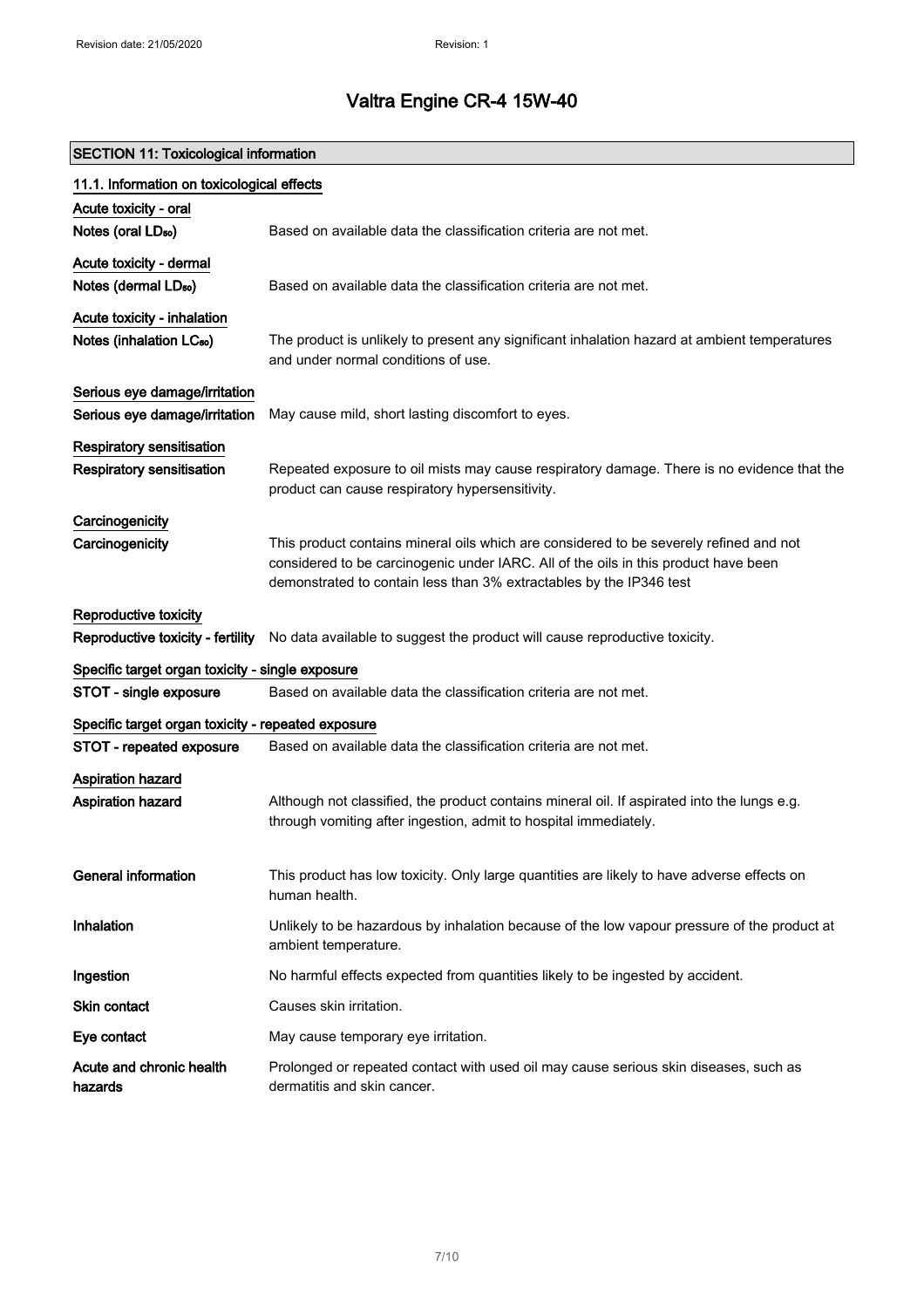# SECTION 12: Ecological information Ecotoxicity Based on available data the classification criteria are not met. Not regarded as dangerous for the environment. 12.1. Toxicity Toxicity **Based on available data the classification criteria are not met. Not considered toxic to fish.** Acute aquatic toxicity Acute toxicity - aquatic invertebrates Based on available data the classification criteria are not met. 12.2. Persistence and degradability Stability (hydrolysis) The product is based on highly refined mineral oils that are considered stable to hydrolysis. Biodegradation The product is not considered readily biodegradeable, albeit the major constituents are expected to ultimately biodegrade. Biological oxygen demand Not determined. Chemical oxygen demand Not determined. 12.3. Bioaccumulative potential Bioaccumulative potential Bioaccumulation is unlikely to be significant because of the low water-solubility of this product. Partition coefficient Not determined. log Kow:>7 Typical of mineral oil. 12.4. Mobility in soil Mobility The product is non-volatile. The product is insoluble in water and will spread on the water surface. Henry's law constant Not determined. 12.5. Results of PBT and vPvB assessment Results of PBT and vPvB assessment This product does not contain any substances classified as PBT or vPvB. 12.6. Other adverse effects Other adverse effects None known. SECTION 13: Disposal considerations 13.1. Waste treatment methods General information **Do not dump in drains, water sheets or the ground. Disposal of waste via a licensed** contractor. Disposal methods **Dispose of waste via a licensed waste disposal contractor.** Waste class European waste catalogue (EWC) number = 13 02 05\* (mineral based non-chlorinated engine, gear & lubricating oils) SECTION 14: Transport information General The product is not covered by international regulations on the transport of dangerous goods

(IMDG, IATA, ADR/RID).

### 14.1. UN number

Not applicable.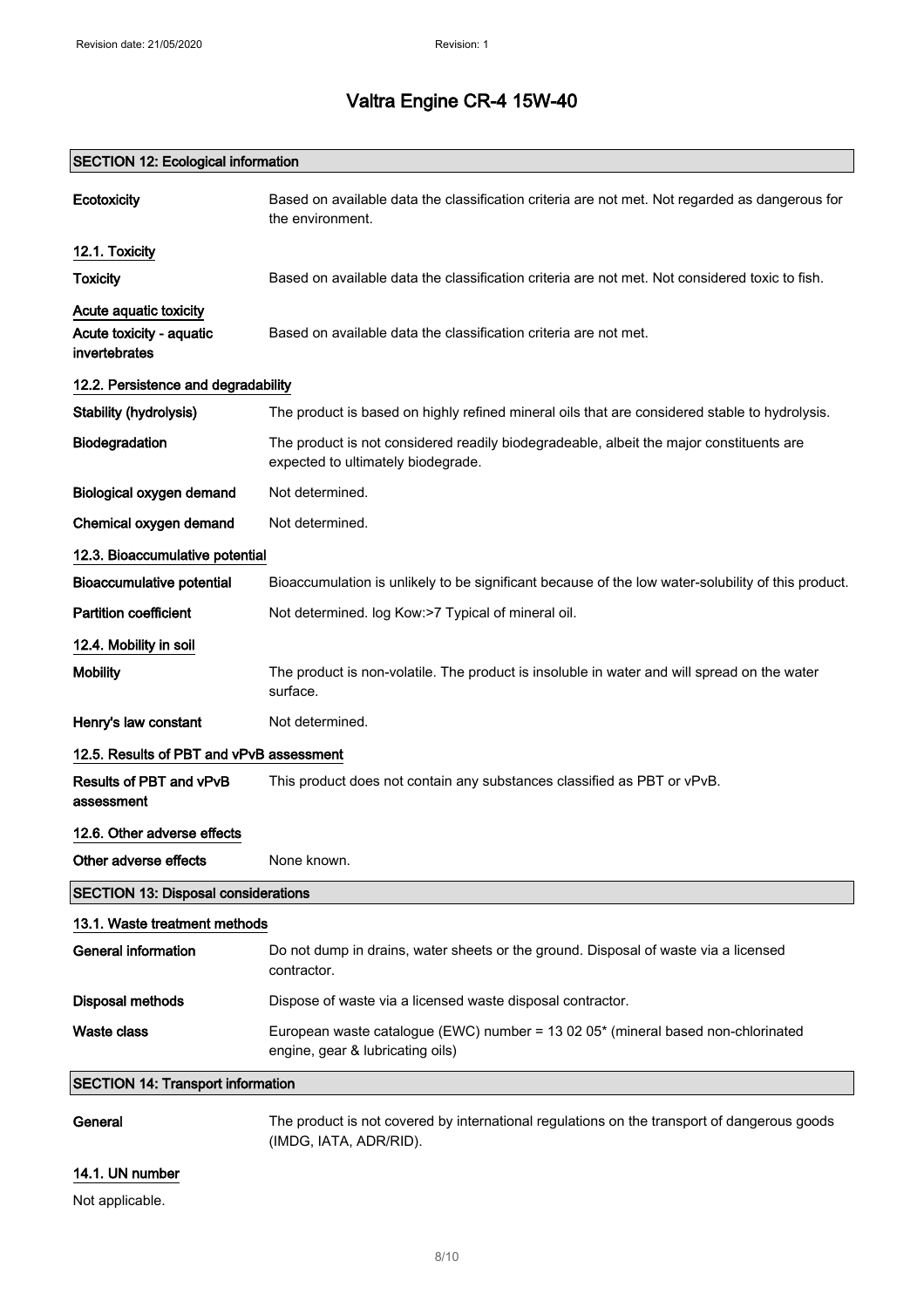### 14.2. UN proper shipping name

Not applicable.

### 14.3. Transport hazard class(es)

No transport warning sign required.

#### 14.4. Packing group

Not applicable.

#### 14.5. Environmental hazards

Environmentally hazardous substance/marine pollutant No.

#### 14.6. Special precautions for user

Not applicable.

#### 14.7. Transport in bulk according to Annex II of MARPOL and the IBC Code

Transport in bulk according to Not applicable. Annex II of MARPOL 73/78 and the IBC Code

#### SECTION 15: Regulatory information

| 15.1. Safety, health and environmental regulations/legislation specific for the substance or mixture |                                                                                                                                                                                                                                                                                                                                                                                                            |
|------------------------------------------------------------------------------------------------------|------------------------------------------------------------------------------------------------------------------------------------------------------------------------------------------------------------------------------------------------------------------------------------------------------------------------------------------------------------------------------------------------------------|
| <b>National regulations</b>                                                                          | Health and Safety at Work etc. Act 1974 (as amended).<br>Control of Substances Hazardous to Health Regulations 2002 (as amended).<br>The Carriage of Dangerous Goods and Use of Transportable Pressure Equipment<br>Regulations 2009 (SI 2009 No. 1348) (as amended) ["CDG 2009"].<br>EH40/2005 Workplace exposure limits.                                                                                 |
| EU legislation                                                                                       | Regulation (EC) No 1907/2006 of the European Parliament and of the Council of 18<br>December 2006 concerning the Registration, Evaluation, Authorisation and Restriction of<br>Chemicals (REACH) (as amended).<br>Regulation (EC) No 1272/2008 of the European Parliament and of the Council of 16<br>December 2008 on classification, labelling and packaging of substances and mixtures (as<br>amended). |
| Guidance                                                                                             | Workplace Exposure Limits EH40.<br>Safety Data Sheets for Substances and Preparations.                                                                                                                                                                                                                                                                                                                     |

#### 15.2. Chemical safety assessment

No chemical safety assessment has been carried out.

#### Inventories

#### Canada - DSL/NDSL

All the ingredients are listed or exempt.

### US - TSCA

All the ingredients are listed or exempt.

### Australia - AICS

All the ingredients are listed or exempt.

#### Korea - KECI

All the ingredients are listed or exempt.